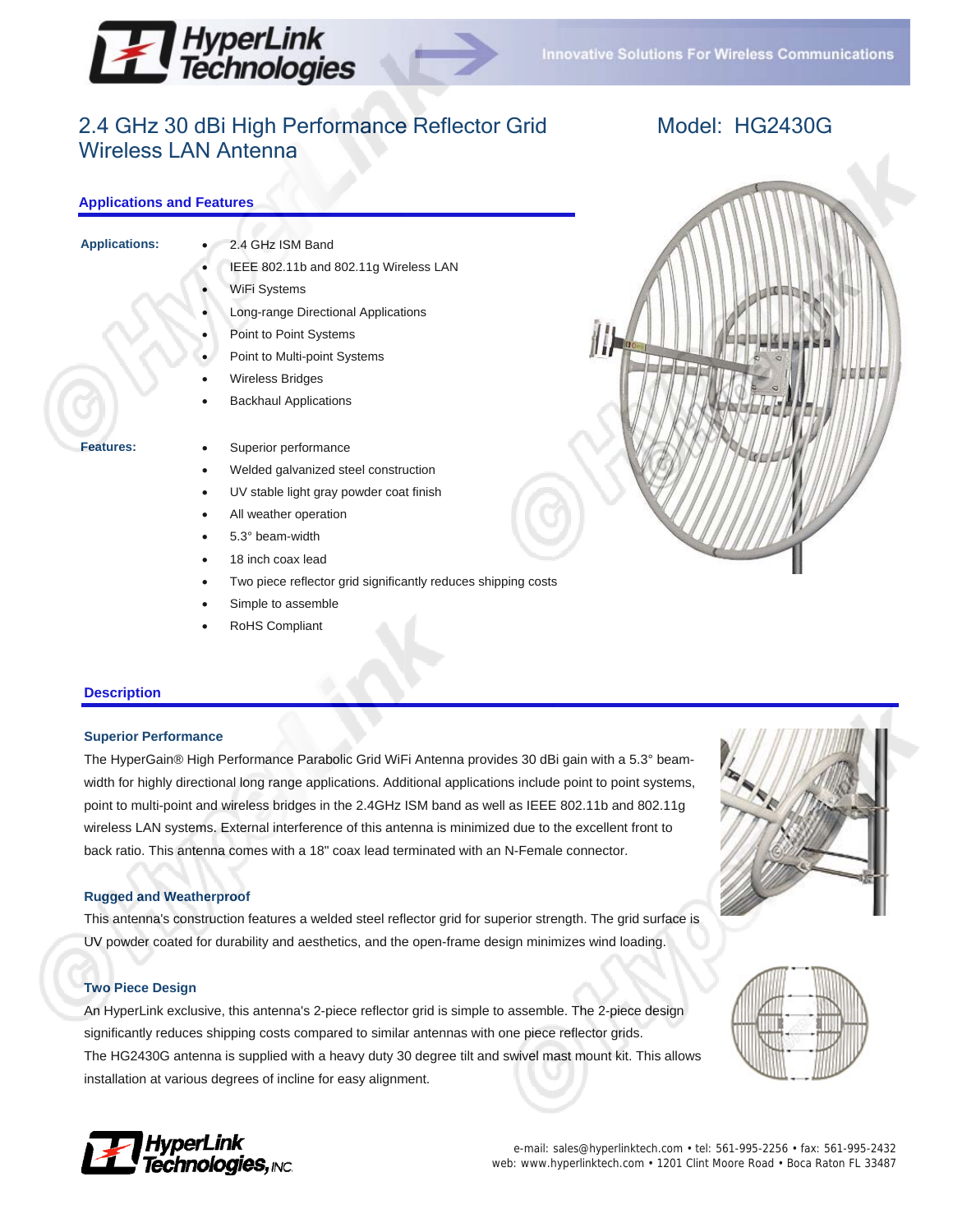



# Model: HG2430G

### **Specifications**

# **Electrical Specifications**

| <b>Frequency</b>             | 2400-2500 MHz  |
|------------------------------|----------------|
| Gain                         | 30 dBi         |
| <b>Horizontal Beam Width</b> | $5.3^\circ$    |
| <b>Vertical Beam Width</b>   | $5.3^\circ$    |
| <b>Front to Back Ratio</b>   | $>$ 30 dB      |
| Impedance                    | 50 Ohm         |
| <b>Max Power</b>             | 100 Watts      |
| <b>VSWR</b>                  | $< 1.5:1$ avg. |
|                              |                |

## **Mechanical Specifications**

| Weight                       | 35 lbs. (16 kg)                                         |
|------------------------------|---------------------------------------------------------|
| <b>Dimensions</b>            | 59" Dia. (1.5 m)                                        |
| <b>Grid Material</b>         | <b>Galvanized Steel</b>                                 |
| <b>Polarization</b>          | Vertical                                                |
| <b>Operating Temperature</b> | $-40^\circ$ C to to 85 $^\circ$ C<br>(-40° F to 185° F) |
| <b>RoHS Compliant</b>        | Yes                                                     |
| <b>Wind Survival</b>         | 134 MPH                                                 |

## **Shipping Specifications**

| Shipping Carton Size (L x W x H) | $162" \times 17" \times 32"$<br>$(1.6m \times 0.43m \times 0.81m)$ |  |
|----------------------------------|--------------------------------------------------------------------|--|
| <b>Shipping Weight</b>           | 50 lbs. (22.7 kg)                                                  |  |

# **Wind Loading Data**

| <b>Wind Speed</b><br>(MPH) | Loading    |
|----------------------------|------------|
| 100                        | $61.8$ lb. |
| 125                        | 97 lb.     |
|                            |            |